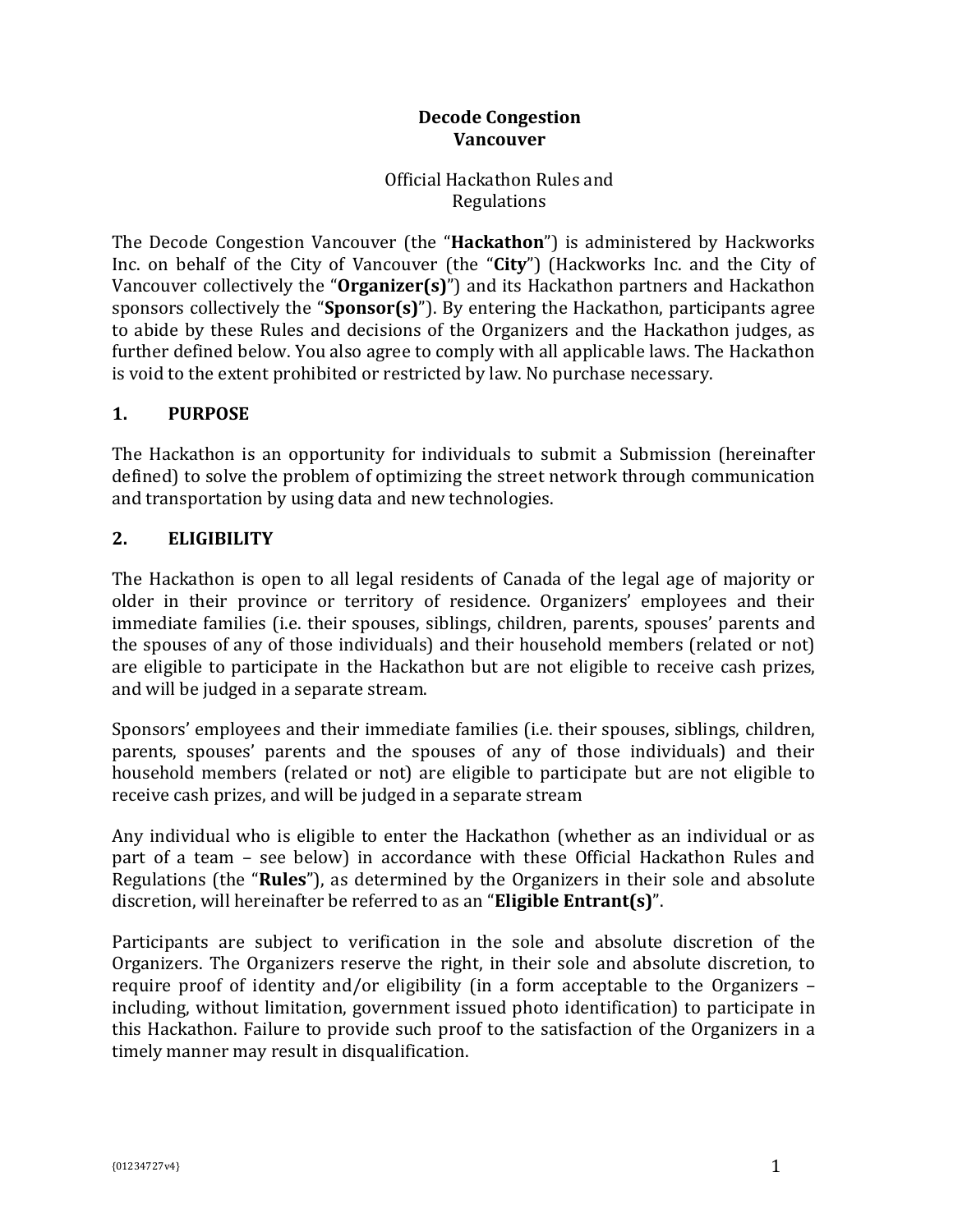# **3. THE ENTRY PERIOD, HACKATHON DATES AND PARTICIPATION OPTIONS**

Registration to participate in the Hackathon begins on September 23rd, 2019 at 9am PST and ends on the earlier of: (i) November 8th, 2019 at 6pm PST; or (ii) when one hundred (150) individuals have registered. The Hackathon venue is at the University of British Columbia.

The Hackathon begins on November 8th, 2019 at 6pm PST and ends on November 10th, 2019 at 4pm PST or at the conclusion of the judging period, whichever is later (the "**Hackathon Period**"). Participants can enter the Hackathon by signing up at (https://hackworks.com/decode-congestion) (the "**Website**"). All entries will receive a confirmation email.

### **4. HOW TO PARTICIPATE**

An Eligible Entrant must register for the Hackathon during the Entry Period, at (https://hackworks.com/decode-congestion). Once registered, Organizers will send a confirmation email to the participants.

# **5. TEAMS**

Participants must work on a team of two (2) to six (6) people, with each participant meeting the requirements of an Eligible Entrant and being registered to participate in the event. For greater certainty, individuals may not work on multiple teams.

If it is discovered that a participant is found to have acted contrary to this rule, then (in the sole and absolute discretion of the Organizers) he/she and his/her team(s) (if applicable) may be disqualified from the Hackathon and corresponding Submissions (as set out below) may be subject to disqualification.

# **6. HACKATHON DETAILS**

During the Hackathon Period, all Eligible Teams are invited to create and demonstrate a submission ("**Submission**").

Eligible Teams may work on their Submissions at any time throughout the Hackathon Period.

All Eligible Teams will be required to provide their own computer and any other equipment required to develop a Submission. All participants will be responsible for their own transportation to the Hackathon venue, food, drink and all other costs/expenses for the duration of the Hackathon Period.

# **7. SUBMISSION REQUIREMENTS**

BY SUBMITTING A SUBMISSION, EACH PARTICIPANT AGREES THAT THE SUBMISSION (AND EACH INDIVIDUAL COMPONENT THEREOF) COMPLIES WITH ALL CONDITIONS STATED IN THESE RULES. NEITHER THEORGANIZERS NOR SPONSORS WILL BEAR ANY LEGAL LIABILITY ARISING FROM THE USE OF ANY SUBMISSION BY THE SPONSORS (OR ANY OTHER ENTITY). THE ORGANIZERS AND SPONSORS SHALL BE HELD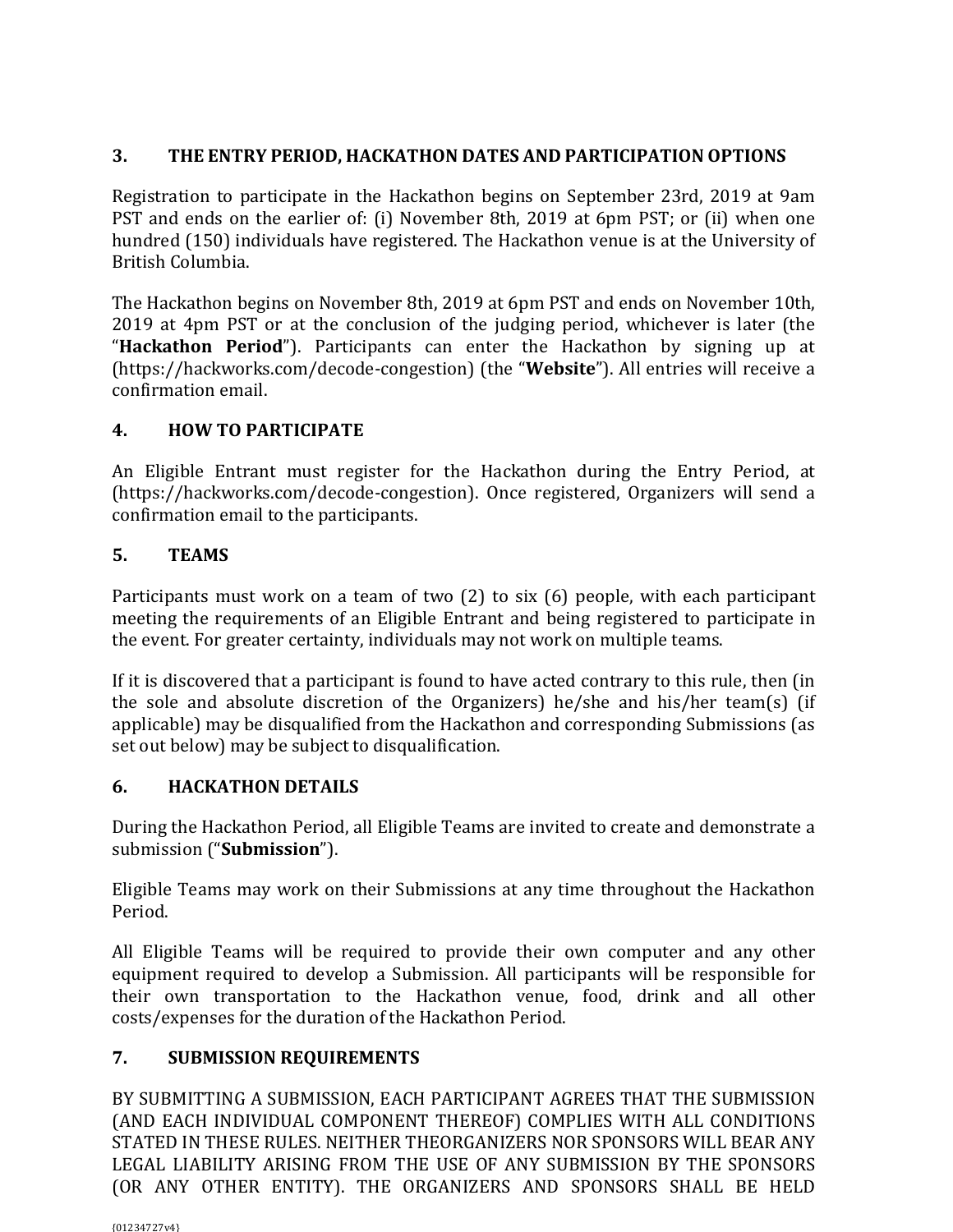HARMLESS BY EACH PARTICIPANT IN THE EVENT IT IS SUBSEQUENTLY DISCOVERED THAT HE/SHE HAS DEPARTED FROM OR NOT FULLY COMPLIED WITH ANY OF THESE RULES.

Submissions must never have been previously published, exhibited publically, or selected as a winner in any other contest. All proprietary code used in the Submissions submitted must be developed during the Hackathon Period. To be eligible for entry in this Hackathon, a Submission must meet the following specific requirements:

• Submitted via the Hackworks.com Platform

By participating in the Hackathon, each participant agrees to be legally bound by these Rules and by the interpretation of these Rules by the Organizers, and further warrants and represents that his/her team's Submission:

- is original to at least one of the team members and at least one ofthe team members has obtained all necessary rights in and to the Submission (and all components thereof) to enter the Hackathon;
- does not violate any law, statute, ordinance or regulation;
- does not contain any reference to or likeness of any identifiable third parties, unless consent has been obtained from all such individuals and their parent/legal guardian if they are under the age of majority in their jurisdiction of residence (note: if consent cannot be obtained for an individual appearing in the Submission, then his/her face must be blurred out and voice (if applicable) must be altered so as to be unrecognizable);
- will not give rise to any claims of intellectual property infringement, invasion of privacy or publicity, or infringe on any rights and/or interests of any third party, or give rise to any claims for payment whatsoever;
- is not defamatory, trade libelous, pornographic or obscene, and does not violate any laws relating to hate speech, and further that it will not contain, depict, include or involve, without limitation, any of the following: nudity; alcohol/drug consumption or smoking; explicit or graphic sexual activity, or sexual innuendo; crude, vulgar or offensive language and/or symbols; derogatory characterizations of any ethnic, racial, sexual or religious groups; content that endorses, condones and/or discusses any illegal, inappropriate or risky behavior or conduct; personal information of individuals, including, without limitation, names, telephone numbers and addresses (physical or electronic); commercial messages, comparisons or solicitations for products or services; any identifiable third party products, trademarks, brands and/or logos (note: if the necessary consents cannot be obtained, then all identifiable third party products, trade-marks, brands and/or logos must be blurred out so as to be unrecognizable); conduct or other activities in violation of these Rules; and/or any other content that is or could be considered inappropriate, unsuitable or offensive, all as determined by the Organizers in their sole and absolute discretion; and
- Submissions must be submitted in English.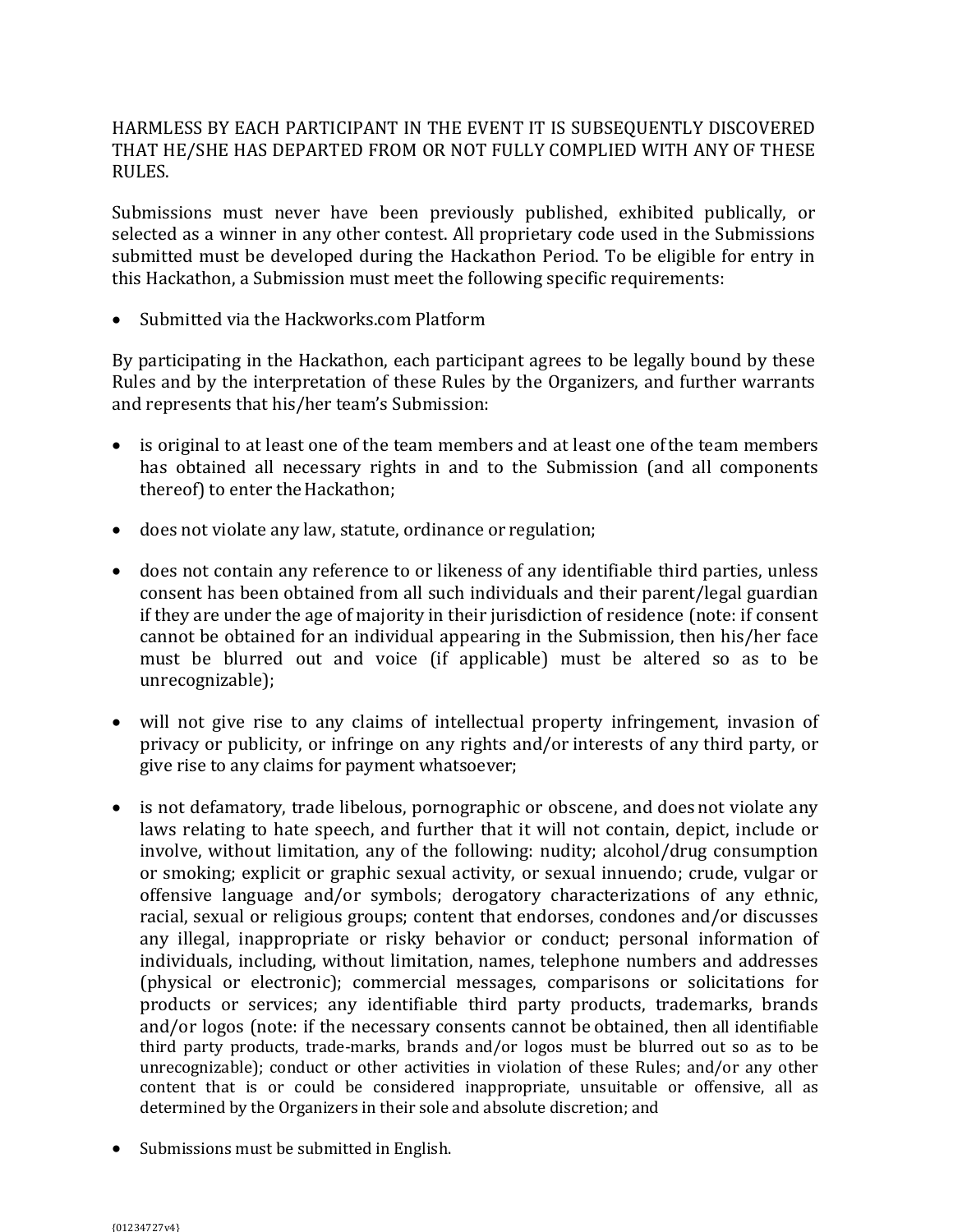### **8. INTELLECTUAL PROPERTY**

By submitting a Submission in connection with the Hackathon, each Eligible Entrant shall retain all right, title and interest (including copyright) in and to the Submission, and shall grant to the Organizers and Sponsors a worldwide, gratuitous, irrevocable, and non-exclusive license to copy, use, modify, reproduce, display, adapt and transmit the Submission for use in all media now known or hereafter devised in perpetuity beginning on the date of submission, in connection with the administration, promotion and exploitation of the Hackathon, and for the purposes of marketing, advertising or promoting any of the Sponsors, their products or services. Each Eligible Entrant hereby confirms that the Application is an original work, solely created by the Eligible Entrant (or the team, if applicable), and that no third party participated as an author, co-author, photographer or otherwise in the creation of the Submission or any part thereof. Neither Organizers nor Sponsors assume responsibility for any claims of infringement of rights to copyright, privacy and/or personality, and all such liability shall remain with the Eligible Entrant and/or Team. Sponsors reserve the right to exclude any Submission on the basis of concerns relating to the rights of third parties, including but not limited to privacy, copyright, defamation, rights of personality, obscenity or hate speech, as determined by Organizers in their sole discretion.

### **9. LICENSE OF DATA**

The Organizers hereby grant to each Eligible Entrant a non-exclusive, non-assignable license to copy, modify, translate, adapt or otherwise use any data provided by the Organizers to the Eligible Entrants during the Hackathon, excluding:

- personal information (as defined in the *Freedom of Information and Protection of Privacy Act* (British Columbia) ("**FOIPPA**"));
- other information or records not publicly accessible pursuant to FOIPPA;
- data the Organizers are not authorized to license; and
- the names, crests, logos, trade-marks or other official marks of the Organizers;

(collectively, the "**Data**") solely for the purpose of participating in the Hackathon (the "**Purpose**") and only for the period of November 1, 2019 to November 10, 2019 (the "**License Period**").

Upon the expiry of the License Period, Eligible Entrants shall either return all copies of the Data or destroy all copies thereof in its possession or under its control.

The Organizers make no representations or warranties of any kind concerning the Data or its use or functionality, and will not be liable in any manner for any representation or warranty of any kind, including without limitation, any warranty of fitness for a particular purpose.

The Eligible Entrant hereby releases the Organizers and their respective officials, officers, employees and agents from any and all claims, demands, losses and damages arising from the use or accuracy of the Data.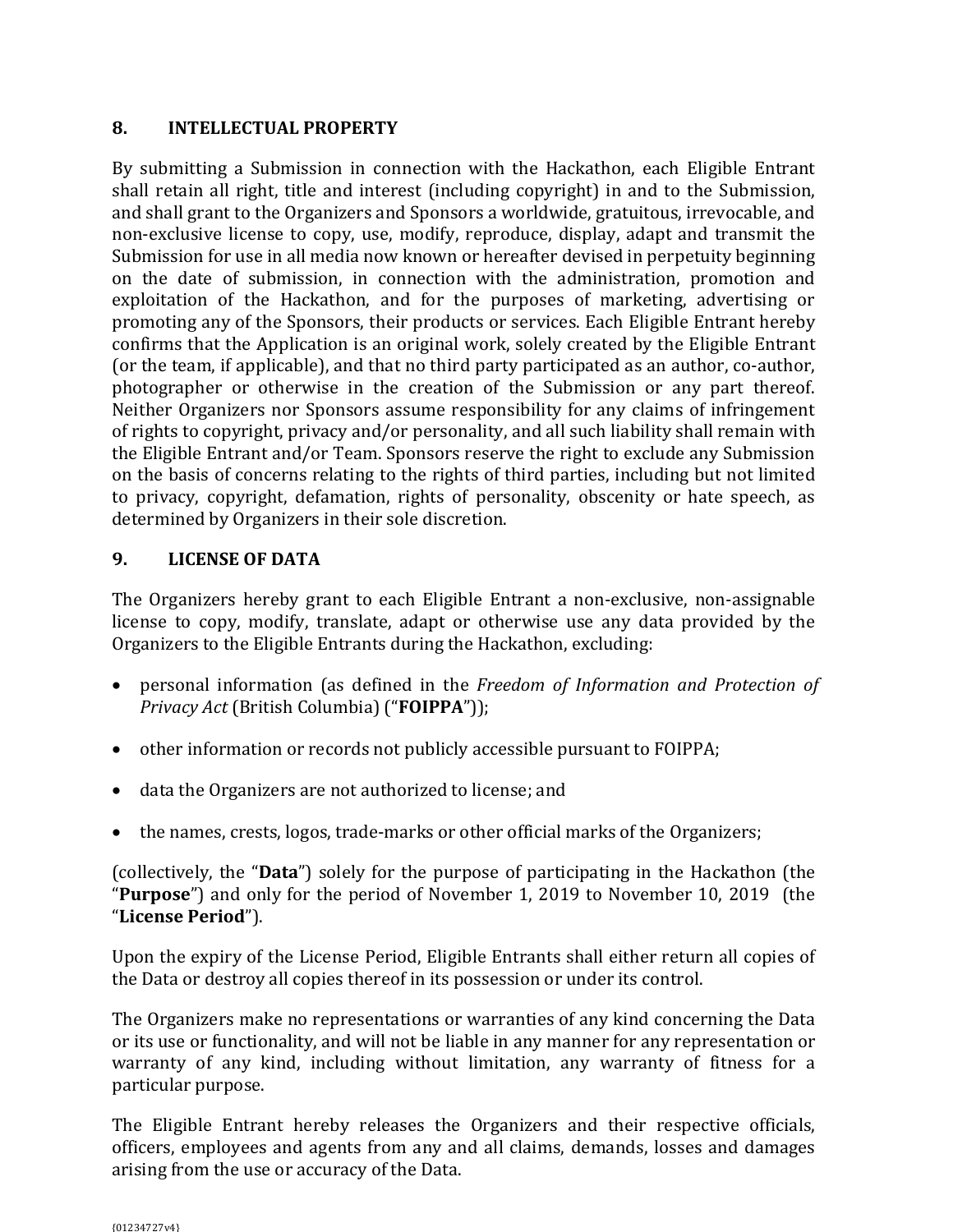The Eligible Entrant will indemnify and hold harmless the Organizers and their respective officials, officers, employees and agents from and against all losses, damages, injuries, claims, demands and expenses, including legal expenses, arising out of the use, condition or accuracy of the Data.

#### **10. SUBMISSIONS PREVIEWED ON WEBSITE**

Organizers may, in their sole and absolute discretion, choose to display certain Submissions or parts thereof on the Hackathon Website (Vancouver.ca) or the Hackworks Inc. website (hackworks.com) once submitted. For greater certainty, the fact that a Submission has (or has not) been displayed on these or other websites will NOT impact the winner selection process (selection process set out below).

### **11. PRIZES**

- One (1) First Team Prize consisting of \$5,000 CAD
- One (1) Second Team Prize consisting of \$2,000 CAD
- One (1) Third Team Prize consisting of \$500 CAD

#### **12. WINNER SELECTION PROCESS**

#### **Judgment and Selection Process**

A panel of judges appointed by the Organizers (the "Judges") will be responsible for reviewing all Submissions that comply with these Rules.

Phase 1: Expo

- Each Submission will be judged by at least 3Judges.
- The top 5 such Submissions, based on the below criteria, will be chosen to move on to Phase 2: Pitches.

Phase 2: Pitches

- Each Team will present to a panel of judges.
- The top 3 such Submissions, based on the below criteria, will be chosen.

### **Judging Criteria**

The following five criteria will be evaluated by the judges to determine the winners, with each criteria having equal weight:

| Criteria       | Description                                | Score                                     |                                      |                               |
|----------------|--------------------------------------------|-------------------------------------------|--------------------------------------|-------------------------------|
|                |                                            | $0 - 3$                                   | $4 - 7$                              | $8 - 10$                      |
| Alignment with | How well does the<br>solution line up with | Application showed<br>poor alignment with | Average alignment<br>with challenge. | Exceptional<br>alignment with |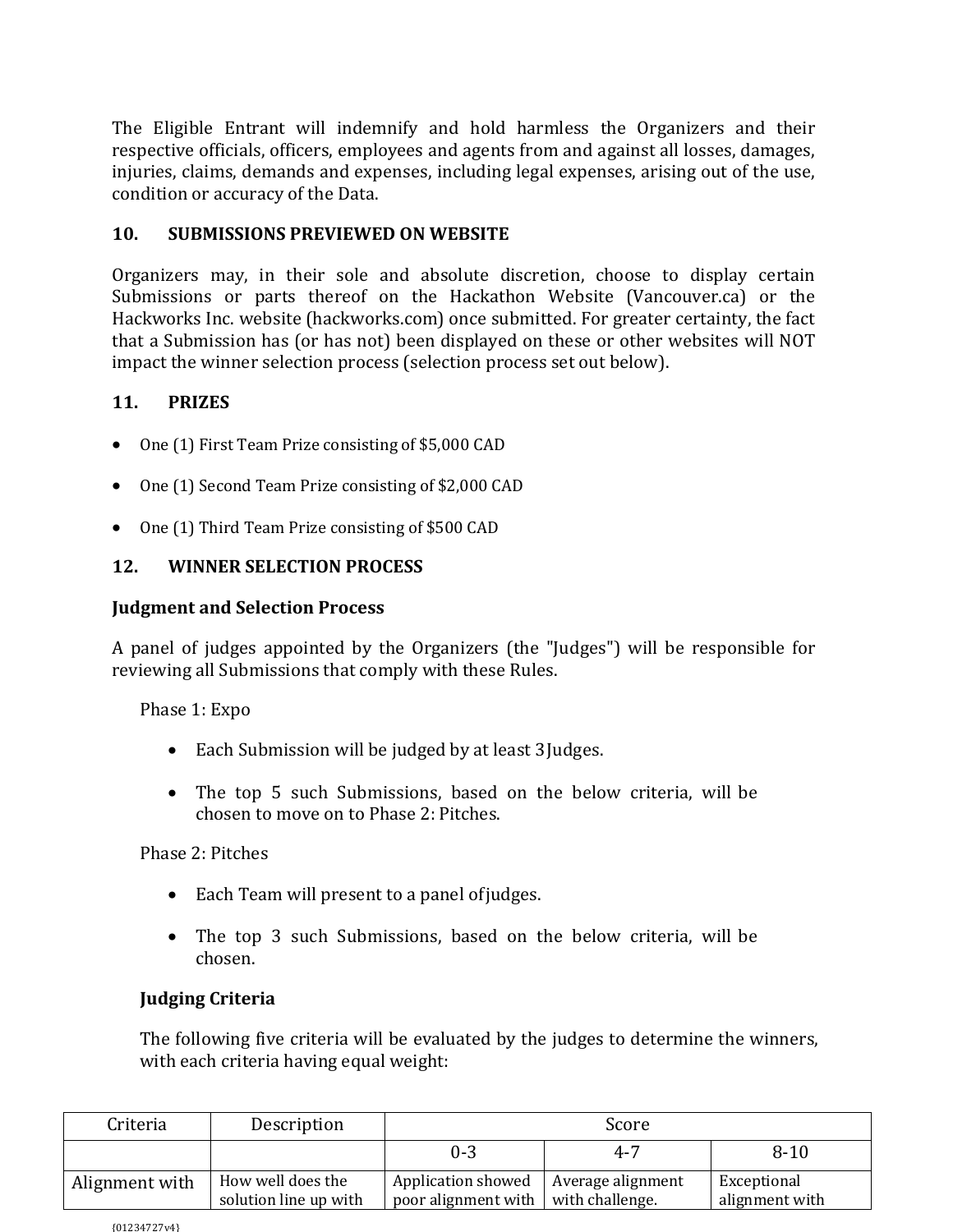| Challenges             | one of the hackathon<br>challenges?<br>Did the presenters<br>clearly identify the<br>problem they are<br>attempting to solve?<br>Is the solution<br>relevant to the<br>identified challenge? | the challenge.<br>The problem isn't<br>clearly articulated<br>and the solution is<br>not relevant. | The problem was<br>clearly identified but<br>the solution is only<br>moderately relevant.                                       | challenge.<br>The problem was<br>clearly identified<br>and the solution is<br>very relevant.   |
|------------------------|----------------------------------------------------------------------------------------------------------------------------------------------------------------------------------------------|----------------------------------------------------------------------------------------------------|---------------------------------------------------------------------------------------------------------------------------------|------------------------------------------------------------------------------------------------|
| Innovation             | How unique is the<br>concept of the<br>solution?                                                                                                                                             | Concept of solution<br>is not unique.                                                              | A new approach to<br>an existing solution.                                                                                      | The solution is a<br>unique idea that has<br>value.                                            |
| <b>User Experience</b> | What is the overall<br>experience of a<br>person using the<br>product in terms of<br>logical flow and<br>functionality?                                                                      | Product needs<br>improvement. It is<br>unclear how a user<br>would interact with<br>the solution.  | Looks good. Main<br>features are easy to<br>navigate but solution<br>needs more work<br>before being put in<br>front of a user. | Solution is well-<br>designed: it is easy<br>to navigate and the<br>user-flow is<br>intuitive. |
| Strategic<br>Thinking  | Is the solution<br>scalable? Will it<br>continue to be<br>relevant for the<br>foreseeable future?                                                                                            | The solution has a<br>limited shelf life and<br>would likely be<br>irrelevant in 1-2<br>vears.     | The solution has<br>potential to scale,<br>and remain relevant<br>for 1-2 years.                                                | The solution is<br>scalable, and is very<br>likely to be relevant<br>for 2-5 years.            |
| Feasibility            | How easily can the<br>solution be<br>implemented?                                                                                                                                            | The solution is not<br>realistic or<br>implementable.                                              | The solution can be<br>implemented to<br>varying degrees, may<br>face obstacles.                                                | The solution can<br>easily be<br>implemented.                                                  |

### **13. GENERAL CONDITIONS**

By entering the Hackathon, each participant agrees to the use of his/her Submission, along with his/her name, address, voice, statements about the Hackathon and/or photograph or other likeness without further notice or compensation, in any publicity or advertisement carried out by the Organizers in any manner whatsoever, including print, broadcast or the internet.

Each participant further grants to the Organizers the right to record and/or photograph the participant during the Hackathon Period and the right to use any such recordings and photographs, without further notice or compensation in any publicity or advertisement carried out by the Organizers in any manner whatsoever, including print, broadcast or the internet.

The Organizers will not be liable for: (i) any failure of the Website before, during or after the Hackathon Period; (ii) for any technical malfunction or other problems relating to the telephone network or lines, computer on-line systems, servers, access providers, computer equipment or software; (iii) the failure of any entry to be received for any reason, including, but not limited to, technical problems or traffic congestion on the internet or at any website or for any entry to be deemed inadmissible during Phase 1; (iv) any injury or damage to a participant's or any other person's computer related to or resulting from participating or downloading any material in the Hackathon; (v) any illness, injury, sleep deprivation, stress related illness/injury or any other illness/injury of any kind claimed to be caused by or related to a participant's entry or participation in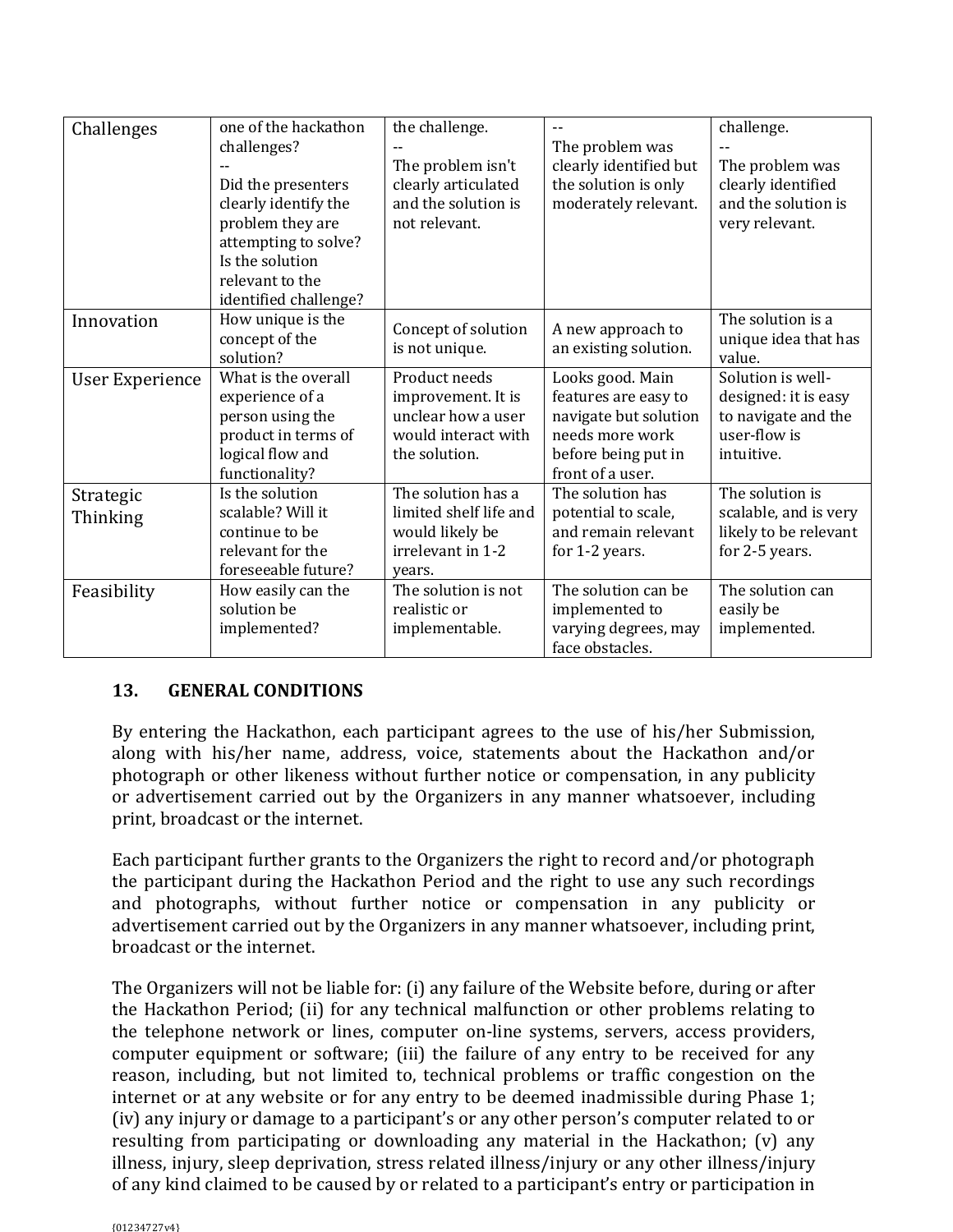this Hackathon; and/or (vi) any combination of the above.

BY PARTICIPATING IN THE HACKATHON, EACH PARTICIPANT HEREBY RELEASES AND AGREES TO INDEMNIFY AND HOLD HARMLESS THE ORGANIZERS, SPONSORS AND THEIR RESPECTIVE OFFICERS, DIRECTORS, ELECTED OFFICIALS, CONTRACTORS, EMPLOYEES AND AGENTS FROM ANY AND ALL DAMAGES, INJURIES, CLAIMS, CAUSES

OF ACTIONS, LIABILITY OR LOSSES OF ANY KIND (INCLUDING ACTUAL LEGAL FEES AND EXPENSES), KNOWN OR UNKNOWN, ABSOLUTE OR CONTINGENT, NOW OR IN THE FUTURE ARISING FROM OR RELATED TO:

(A) FAILURE BY THE PARTICIPANT TO COMPLY WITH ANY OF THESE RULES; (B) ANY MISREPRESENTATION MADE BY A PARTICIPANT UNDER THESE RULES OR OTHERWISE TO AN ORGANIZER IN REGARDS TO THE HACKATHON; (C) PARTICIPATION BY THE PARTICIPANT IN THE HACKATHON; (D) RECEIPT, USE OR REDEMPTION OF ANY PRIZE BY THE PARTICIPANT , OR HIS/HER INABILITY TO RECEIVE, USE OR REDEEM ANY PRIZE; (E) ANY CLAIMS BASED ON PUBLICITY RIGHTS, DEFAMATION, INVASION OF PRIVACY, COPYRIGHT INFRINGEMENT, TRADEMARK INFRINGMENT OR ANY OTHER INTELLECTUAL PROPERTY RELATED CAUSE OF ACTION.

The Organizers reserve the right to withdraw, suspend or amend this Hackathon in any way, in the event of any error, technical problem, computer virus, bugs, tampering, unauthorized intervention, fraud, technical failure or any other cause beyond the reasonable control of the Organizers that interferes with the proper conduct of this Hackathon as contemplated by these Rules. Any attempt to deliberately damage the Website or any website or to undermine the legitimate operation of this Hackathon is a violation of criminal and civil laws and should such an attempt be made, the Organizers reserve the right to seek remedies and damages to the fullest extent permitted by law. The Organizers reserve the right to cancel, amend or suspend this Hackathon, or to amend these Rules, without prior notice or obligation, in the event of any accident, printing, administrative, or other error of any kind, or for any other reason.

This Hackathon is subject to all applicable federal, provincial and municipal laws.

The decisions of the Organizers with respect to all aspects of this Hackathon are final and binding on all participants without right of appeal, including, without limitation, any decisions regarding the eligibility/disqualification of participants and/or Submissions. All issues and questions concerning the construction, validity, interpretation and enforceability of these Rules or the rights and obligations as between the participant and the Organizers in connection with the Hackathon shall be governed by and construed in accordance with the laws of the province of British Columbia including procedural provisions without giving effect to any choice of law or conflict of law rules or provisions that would cause the Submission of any other jurisdiction's laws.

The Organizers reserve the right, in their sole and absolute discretion, and without prior notice, to adjust any of the dates and/or timeframes stipulated in these Rules, to the extent necessary, for purposes of verifying compliance by any participant or Submission with these Rules, or as a result of technical problems, or in light of any other circumstances which, in the opinion of the Organizers, in their sole and absolute